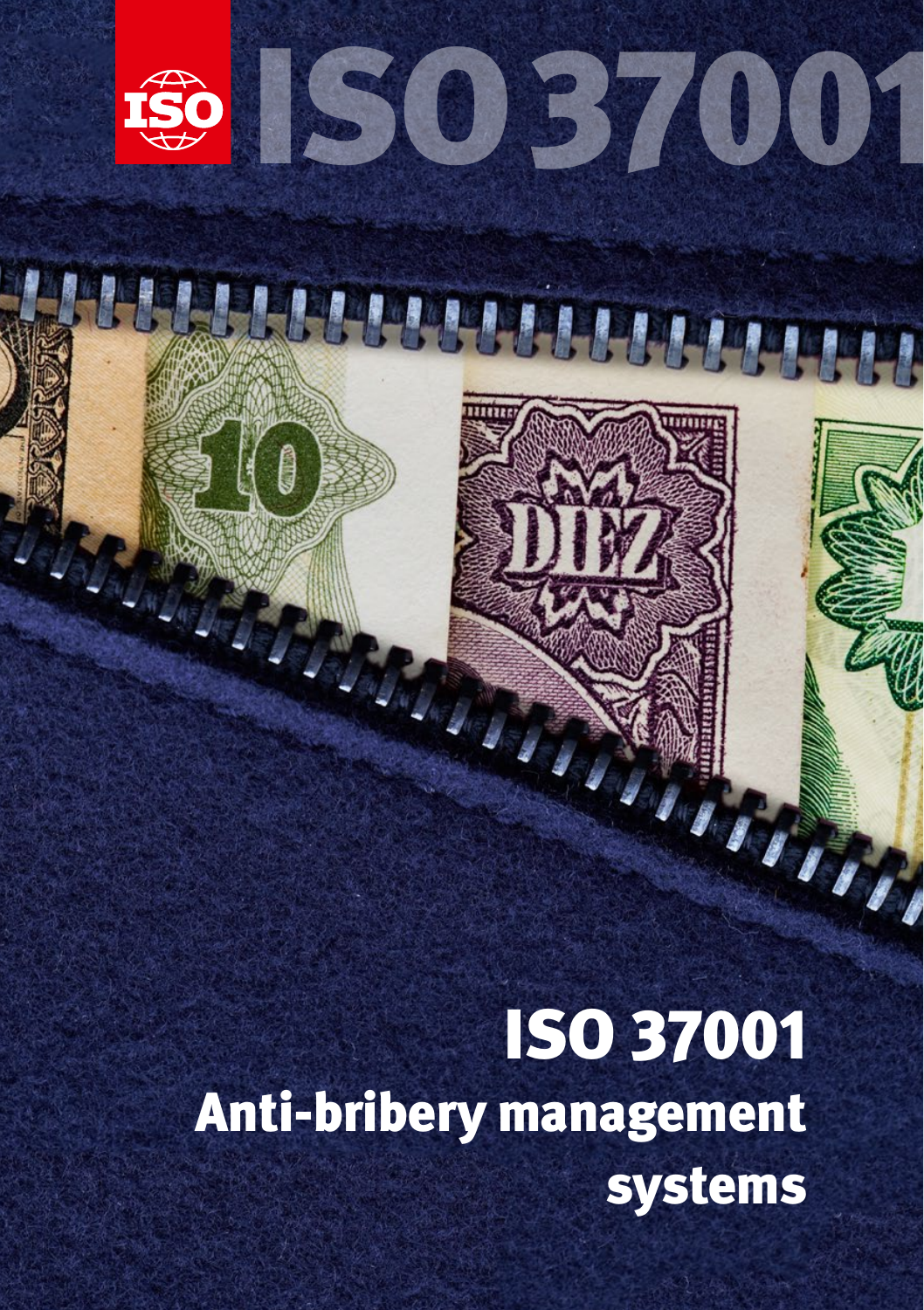

# ISO 37001

Bribery is one of the most destructive and complex problems of our times, and despite national and international efforts to combat it, it remains widespread.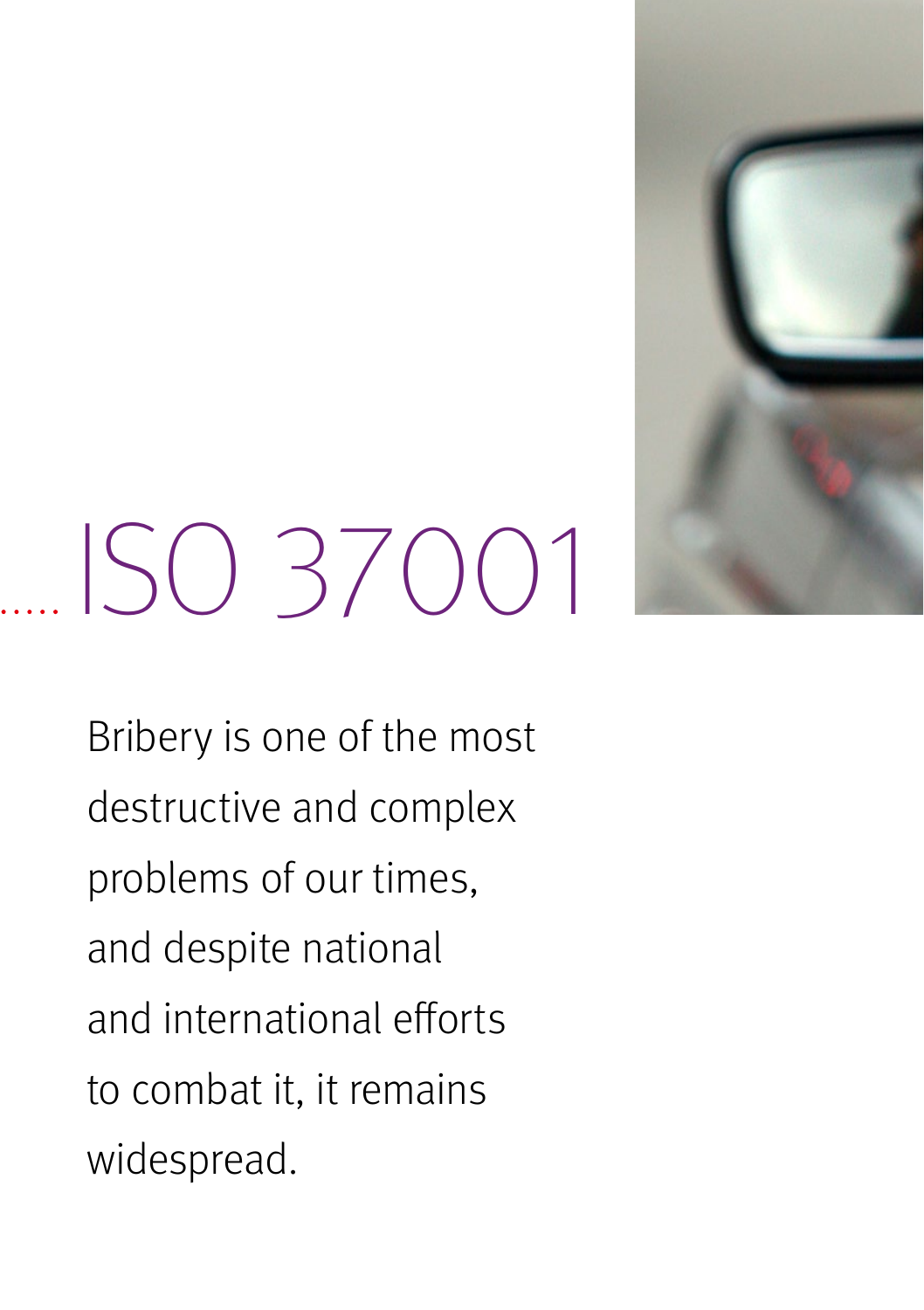

The World Bank estimates that over USD 1 trillion is paid in bribes each year , with disastrous impacts such as eroding political stability, increasing the cost of business and contributing to poverty. On a global level, it is a significant barrier to international trade, while within an organization it has a highly negative impact on employee morale. Many governments have taken

measures to address bribery through national laws as well as international agreements such as the United Nations Convention against Corruption, but more can be done. Institutional change and an anti-bribery culture within organizations can contribute significantly to the fight against bribery and complement national and international measures.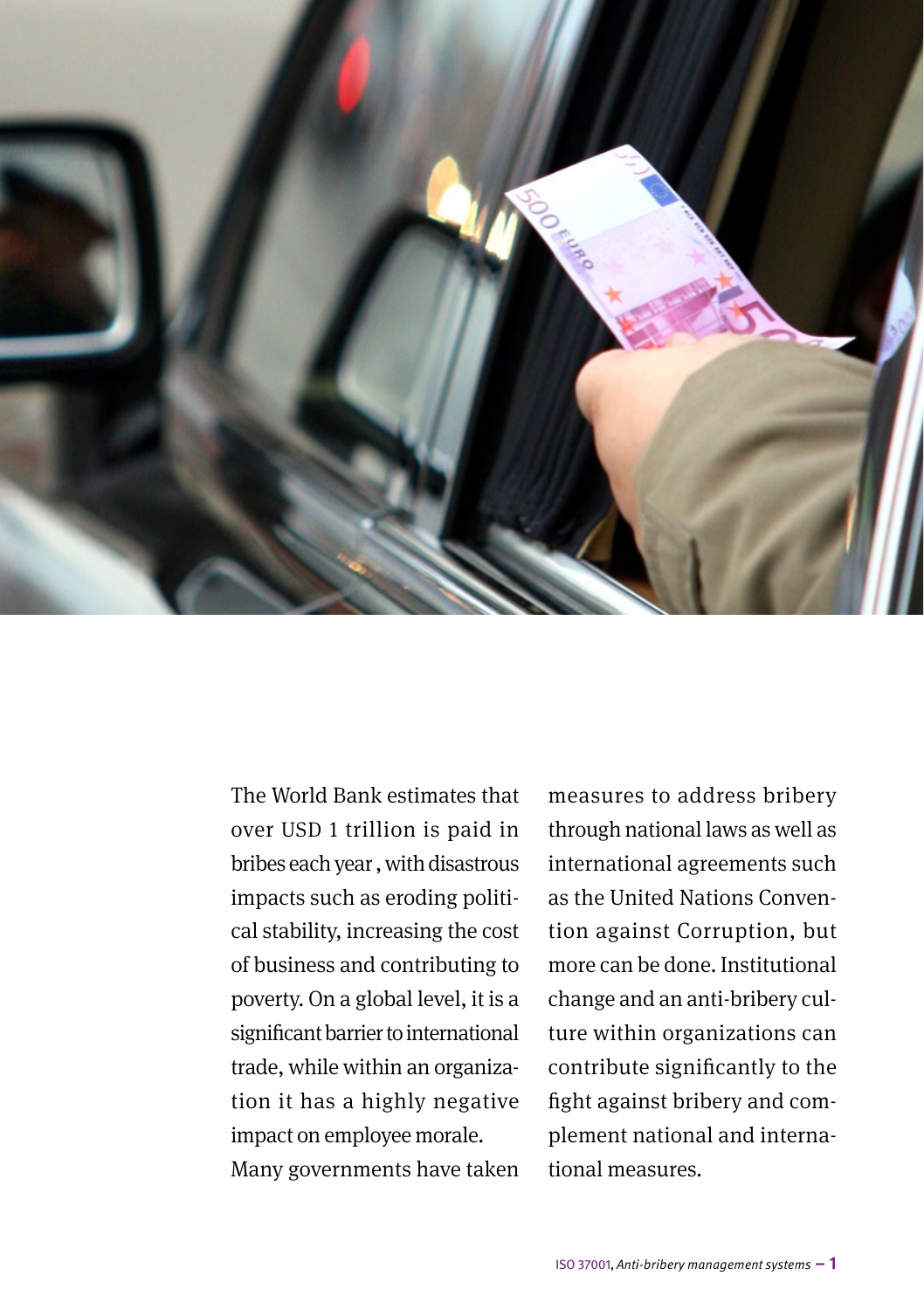### What is an anti-bribery management system?...............

An anti-bribery management system is designed to instil an anti-bribery culture within an organization and implement appropriate controls, which will in turn increase the chance of detecting bribery and reduce its incidence in the first place. ISO 37001, *Anti-bribery management systems – Requirements with guidance for use*, gives the requirements and guidance for establishing, implementing, maintaining and improving an anti-bribery management system. The system can be independent of, or integrated into, an overall management system.

It covers bribery in the public, private and not-for-profit sectors, including bribery by and against an organization or its staff, and bribes paid or received through or by a third party. The bribery can take place anywhere, be of any value and can involve financial or non-financial advantages or benefits.

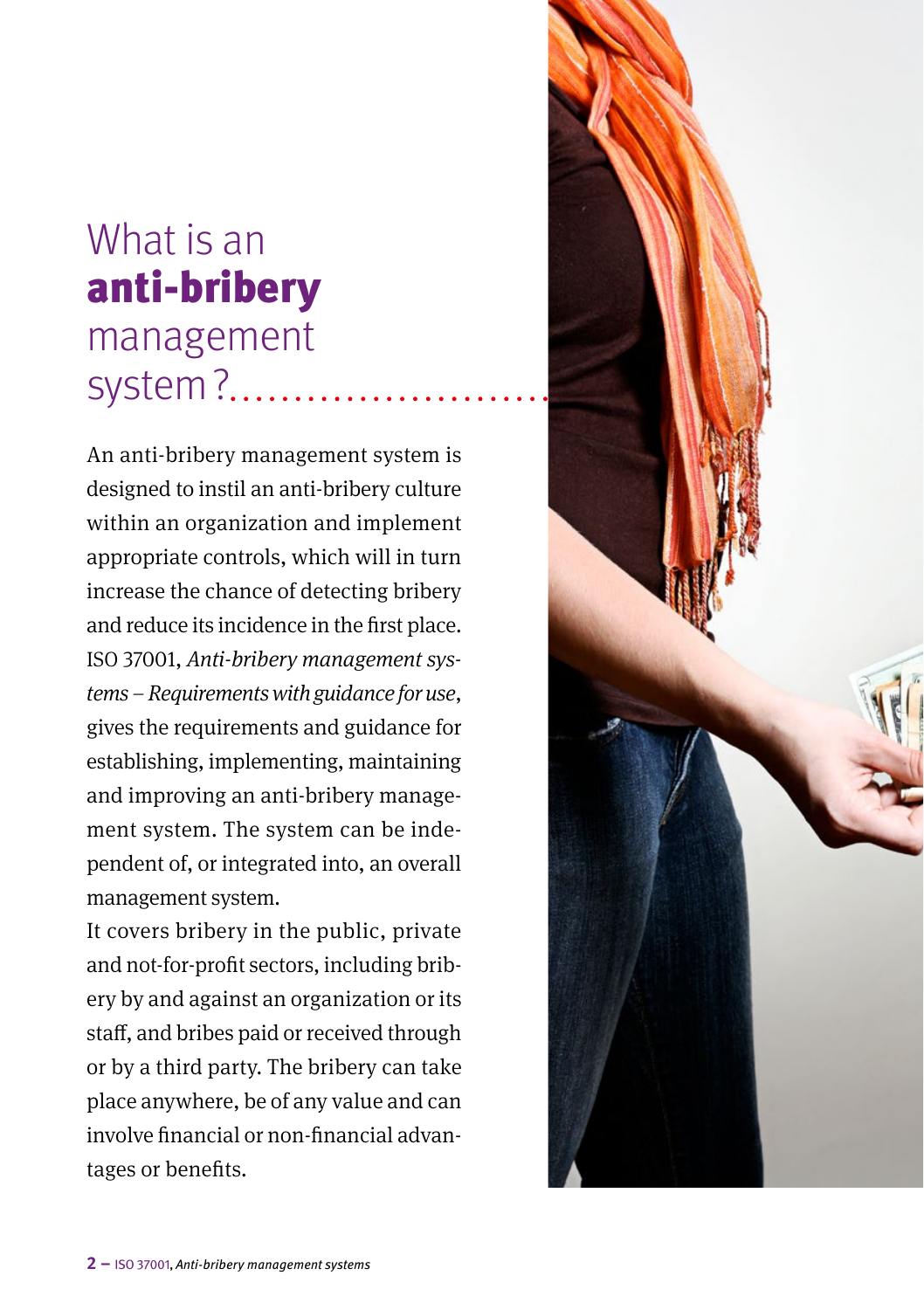

#### What **benefits** will it bring to my business or organization?

ISO 37001 is designed to help your organization implement an anti-bribery management system or enhance the controls you currently have. It requires implementing a series of measures such as adopting an anti-bribery policy, appointing someone to oversee compliance with that policy, vetting and training employees, undertaking risk assessments on projects and business associates, implementing financial and commercial controls, and instituting reporting and investigation procedures.

Implementing an anti-bribery management system requires leadership and input from top management, and the policy and programme must be communicated to all staff and external parties such as contractors, suppliers and jointventure partners.

In this way, it helps to reduce the risk of bribery occurring and can demonstrate to your management, employees, owners, funders, customers and other business associates that you have put in place internationally recognized good-practice anti-bribery controls. It can also provide evidence in the event of a criminal investigation that you have taken reasonable steps to prevent bribery.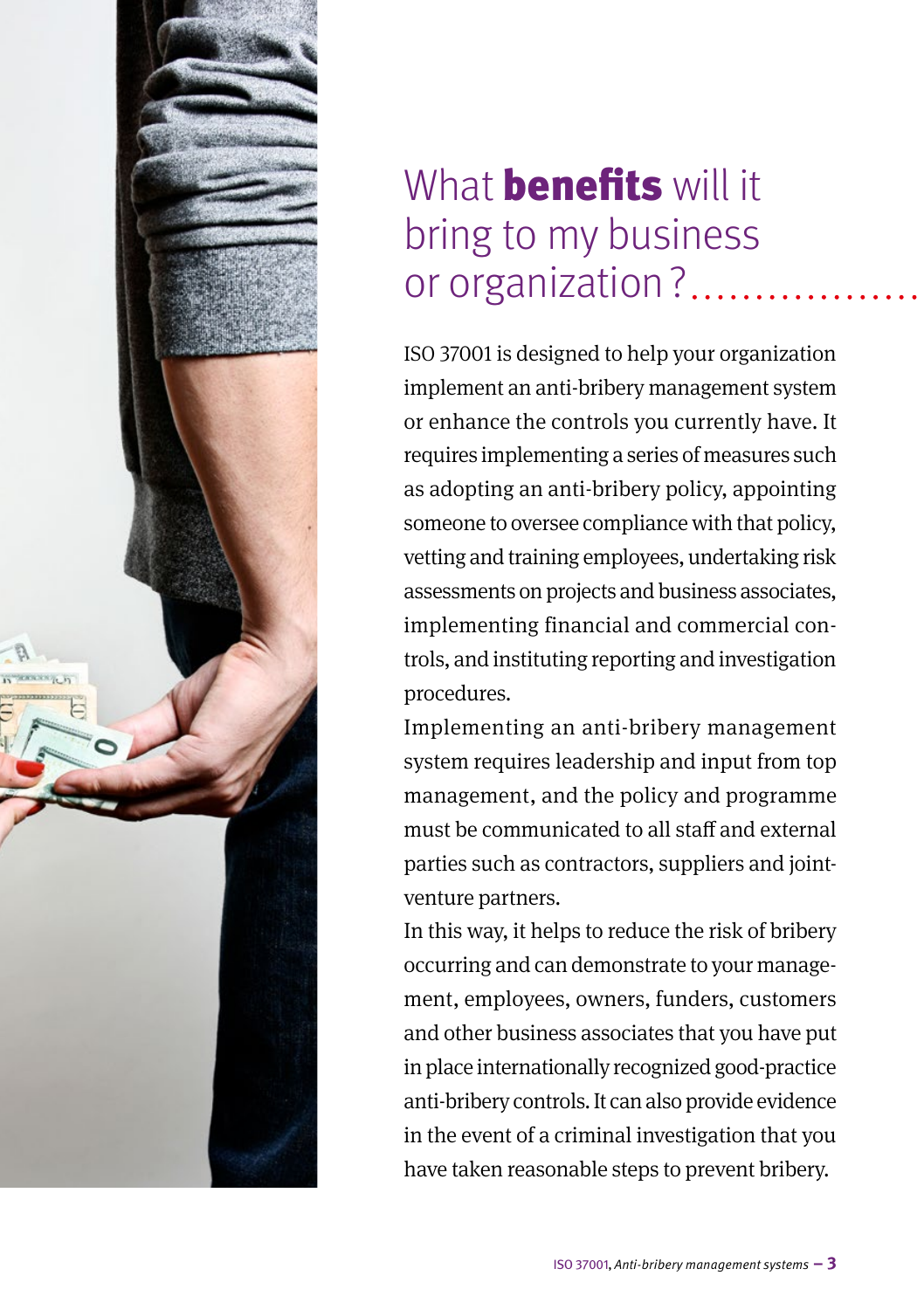#### **Who is ISO 37001** for?

The requirements of ISO 37001 are generic and are intended to be applicable to all organizations (or parts of an organization), regardless of type, size and nature of activity, and whether in the public, private or notfor-profit sectors. This includes state-owned enterprises, large organizations, SMEs and non-governmental organizations.

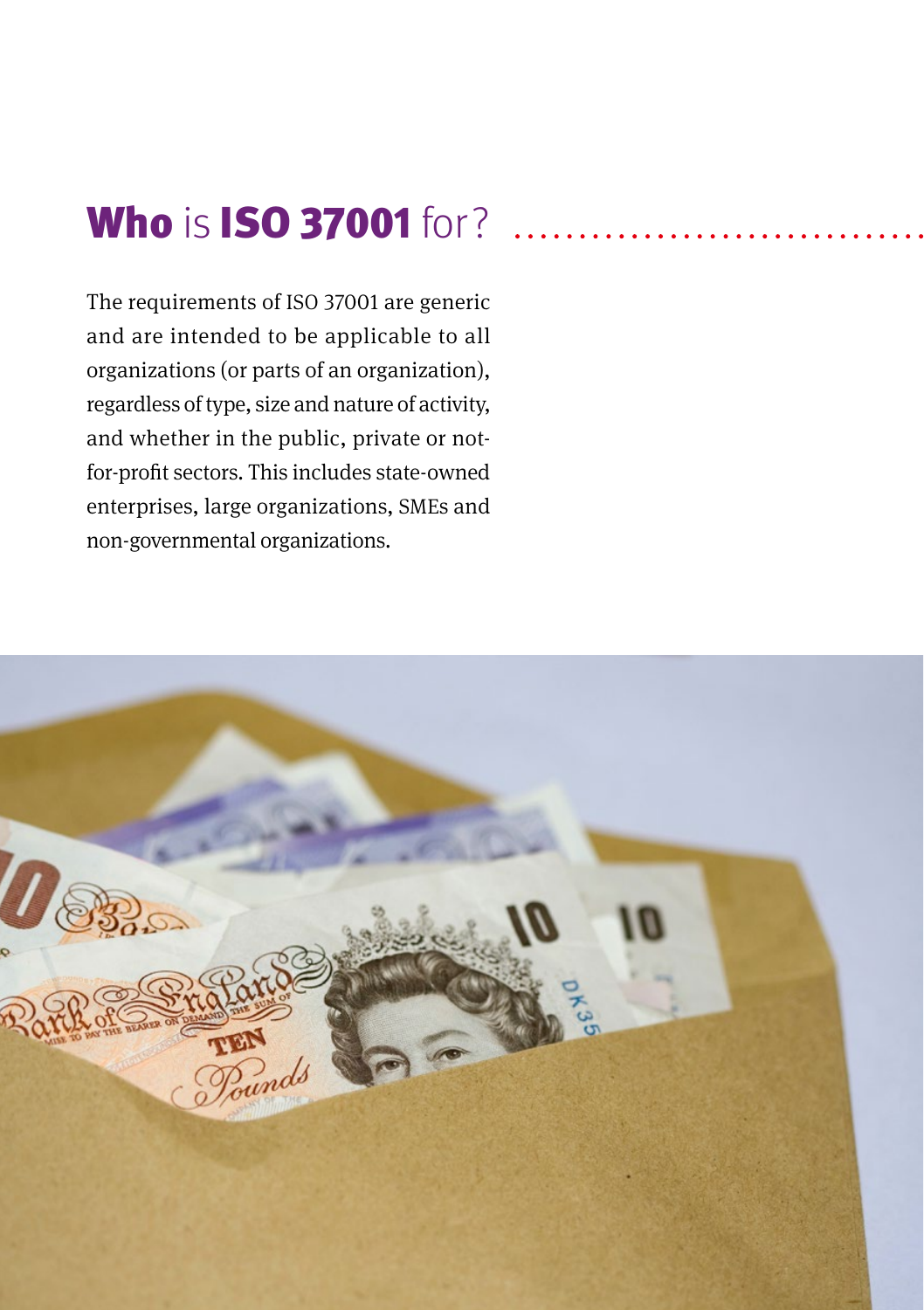#### How does ISO 37001 fit in with my organization's other efforts to **combat bribery**? .....

The measures required by ISO 37001 are designed to be integrated into existing management processes and controls.

ISO 37001 is based on the ISO High-Level Structure (HLS) for management system standards. This means it can be easily integrated into other existing management systems (such as quality, environmental and safety).

#### What about **certification**? ........

Third parties can certify an organization's compliance with the standard in the same way they do for other ISO standards such as ISO 9001.

While it cannot guarantee that there will be no bribery in relation to your organization, certification or compliance with this standard can help you implement robust and proportionate measures that can substantially reduce the risk of bribery and address bribery where it does occur.

#### Find out **more** ...................

Learn more about ISO 37001 and the technical committee that developed it at **[www.iso.org/iso/iso37001](http://www.iso.org/iso/iso37001)**.